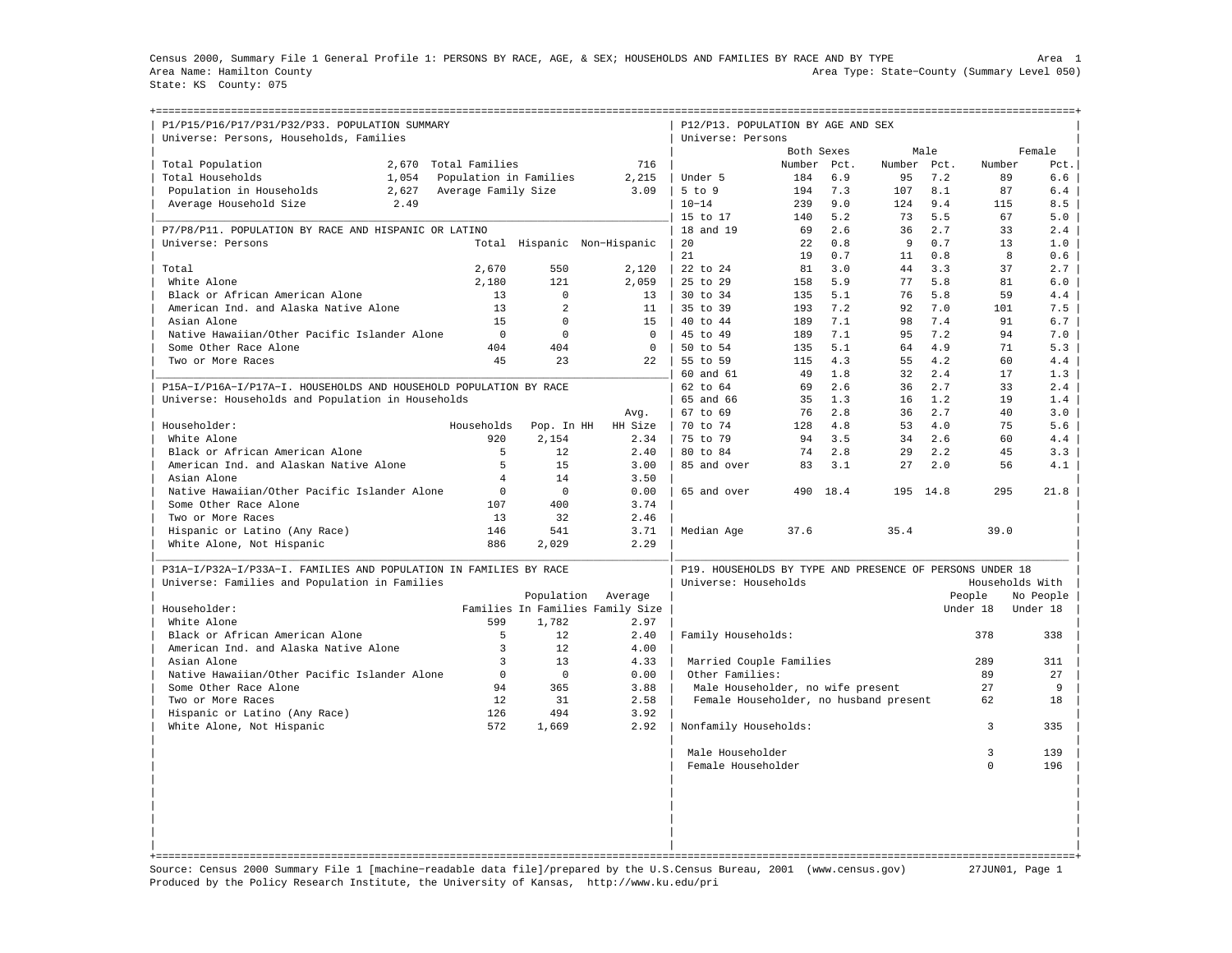State: KS County: 075

| P34/P35. FAMILY TYPE BY PRESENCE AND AGE  |                |                                  | P27/P30. RELATIONSHIP BY HOUSEHOLD TYPE           |          | P28. RELATIONSHIP BY HOUSEHOLD TYPE |                                          |                     |
|-------------------------------------------|----------------|----------------------------------|---------------------------------------------------|----------|-------------------------------------|------------------------------------------|---------------------|
| OF OWN AND RELATED CHILDREN               |                |                                  | Universe: Persons                                 |          |                                     | FOR THE POPULATION UNDER 18              |                     |
| Universe: Families                        |                |                                  |                                                   | Total    |                                     | 65 and Over   Universe: Persons under 18 |                     |
|                                           |                |                                  | With Own With Related   Population in Households: | 2.627    | 450                                 |                                          |                     |
|                                           | Children       | Children                         | In Family Households:                             | 2,254    | 278                                 | Total:                                   | 757                 |
| Married Couple Families:                  | 600            | 600                              | Householder:                                      | 716      | 149                                 | In Households:                           | 757                 |
| Own Children Under 18:                    | 280            | 285                              | Male                                              | 597      | 133                                 | Householder or Spouse                    | $\overline{2}$      |
| Under 6 Only                              | 68             | 68                               | Female                                            | 119      | 16                                  | Related Child:                           | 743                 |
| Under 6 and 6 to 17                       | 57             | 60                               | Spouse                                            | 600      | 119                                 | Own Child:                               | 708                 |
| No Own Children Under 18                  | 320            | 315                              | Parent                                            | 8        | $\overline{4}$                      | In Married Couple Family                 | 556                 |
|                                           |                |                                  | Child:                                            | 817      |                                     | In Other Family                          |                     |
| Other Families:                           |                |                                  | Natural born or adopted                           | 782      |                                     | (No Spouse Present):                     | 152                 |
| Male Householder, No Spouse Present       |                |                                  | Step                                              | 35       |                                     | Male Householder                         | 49                  |
| Own Children Under 18:                    | 2.3            | 27                               | Grandchild                                        | 17       |                                     | Female Householder                       | 103                 |
| Under 6                                   |                | $\overline{3}$<br>$\overline{3}$ | Brother or Sister                                 | 22       |                                     | Other Relatives:                         | 35                  |
| Under 6 and 6 to 17                       | $\overline{4}$ | 6                                | Other relatives                                   | 35       | 5                                   | Grandchild                               | 17                  |
| No Own Children Under 18                  | 13             | 9                                | Nonrelatives                                      | 39       | $\mathbf{1}$                        | Other relatives                          | 18                  |
| Female Householder, No Spouse Present     |                |                                  | In Nonfamily Households:                          | 373      | 172                                 | Nonrelatives                             | 12                  |
| Own Children Under 18:                    | 54             | 62                               | Male Householder:                                 | 142      | 35                                  | In Group Quarters                        | $\mathsf{O}\xspace$ |
| Under 6 Only                              | 10             | 12                               | Living alone                                      | 123      | 34                                  | Institutional                            | $\circ$             |
| Under 6 and 6 to 17                       | 11             | 12                               | Not living alone                                  | 19       | $\mathbf{1}$                        | Noninstitutional                         | $\circ$             |
| No Own Children Under 18                  | 26             | 18                               | Female Householder:                               | 196      | 134                                 |                                          |                     |
|                                           |                |                                  | Living alone                                      | 187      | 133                                 |                                          |                     |
|                                           |                |                                  | Not living alone                                  | 9        | $\mathbf{1}$                        | P18. HOUSEHOLD SIZE, HOUSEHOLD TYPE      |                     |
|                                           |                |                                  | Nonrelatives                                      | 35       | $\overline{3}$                      | AND PRESENCE OF OWN CHILDREN             |                     |
|                                           |                |                                  |                                                   |          |                                     | Universe: Households                     |                     |
| P21. HOUSEHOLD TYPE BY AGE OF HOUSEHOLDER |                |                                  | Pop. in Group Quarters:                           | 43       | 40                                  |                                          |                     |
| Universe: Households                      |                |                                  | Institutional                                     | 43       | 40                                  | 1-Person Households:                     | 310                 |
|                                           |                |                                  | Noninstitutional                                  | $\Omega$ | $\mathbf{0}$                        | Male Householder                         | 123                 |
|                                           | Family         | Nonfamily                        |                                                   |          |                                     | Female Householder                       | 187                 |
| Householder Age:                          |                | Households Households            |                                                   |          |                                     | 2 or More Person Households:             | 744                 |
| 15 to 24                                  | 30             | 19                               | PCT14. HOUSEHOLDS BY SEX OF UNMARRIED PARTNERS    |          |                                     | Family Households:                       | 716                 |
| 25 to 34                                  | 127            | 35                               | Universe: Households                              |          |                                     | Married couple families:                 | 600                 |
| 35 to 44                                  | 165            | 36                               |                                                   |          |                                     | With Own Child. Under 18                 | 280                 |
| 45 to 54                                  | 149            | 36                               | Unmarried Partner Households:                     |          | 39                                  | No Own Child. Under 18                   | 320                 |
| 55 to 64                                  | 96             | 43                               | Male householder and male partner                 |          | 2                                   | Other Families                           |                     |
| 65 to 74                                  | 87             | 63                               | Male householder and female partner               |          | 22                                  | (No spouse present):                     | 116                 |
| 75 to 84                                  | 48             | 68                               | Female householder and female partner             |          | $\overline{a}$                      | Male Householder:                        | 36                  |
| 85 and over                               | 14             | 38                               | Female householder and male partner               |          | 13                                  | With Own Child. Under 18                 | 23                  |
|                                           |                |                                  | All Other Households                              |          | 1,015                               | No Own Child. Under 18                   | 13                  |
|                                           |                |                                  |                                                   |          |                                     | Female Householder                       | 80                  |
|                                           |                |                                  |                                                   |          |                                     | With Own Child. Under 18                 | 54                  |
|                                           |                |                                  |                                                   |          |                                     | No Own Child. Under 18                   | 26                  |
|                                           |                |                                  |                                                   |          |                                     |                                          |                     |
|                                           |                |                                  |                                                   |          |                                     | Nonfamily Households:                    | 28                  |
|                                           |                |                                  |                                                   |          |                                     | Male Householder<br>Female Householder   | 19<br>9             |
|                                           |                |                                  |                                                   |          |                                     |                                          |                     |
|                                           |                |                                  |                                                   |          |                                     |                                          |                     |
|                                           |                |                                  |                                                   |          |                                     |                                          |                     |
|                                           |                |                                  |                                                   |          |                                     |                                          |                     |
|                                           |                |                                  |                                                   |          |                                     |                                          |                     |
|                                           |                |                                  |                                                   |          |                                     |                                          |                     |
|                                           |                |                                  |                                                   |          |                                     |                                          |                     |
|                                           |                |                                  |                                                   |          |                                     |                                          |                     |
|                                           |                |                                  |                                                   |          |                                     |                                          |                     |
|                                           |                |                                  |                                                   |          |                                     |                                          |                     |
|                                           |                |                                  |                                                   |          |                                     |                                          |                     |

Source: Census 2000 Summary File 1 [machine−readable data file]/prepared by the U.S.Census Bureau, 2001 (www.census.gov) 27JUN01, Page 2 Produced by the Policy Research Institute, the University of Kansas, http://www.ku.edu/pri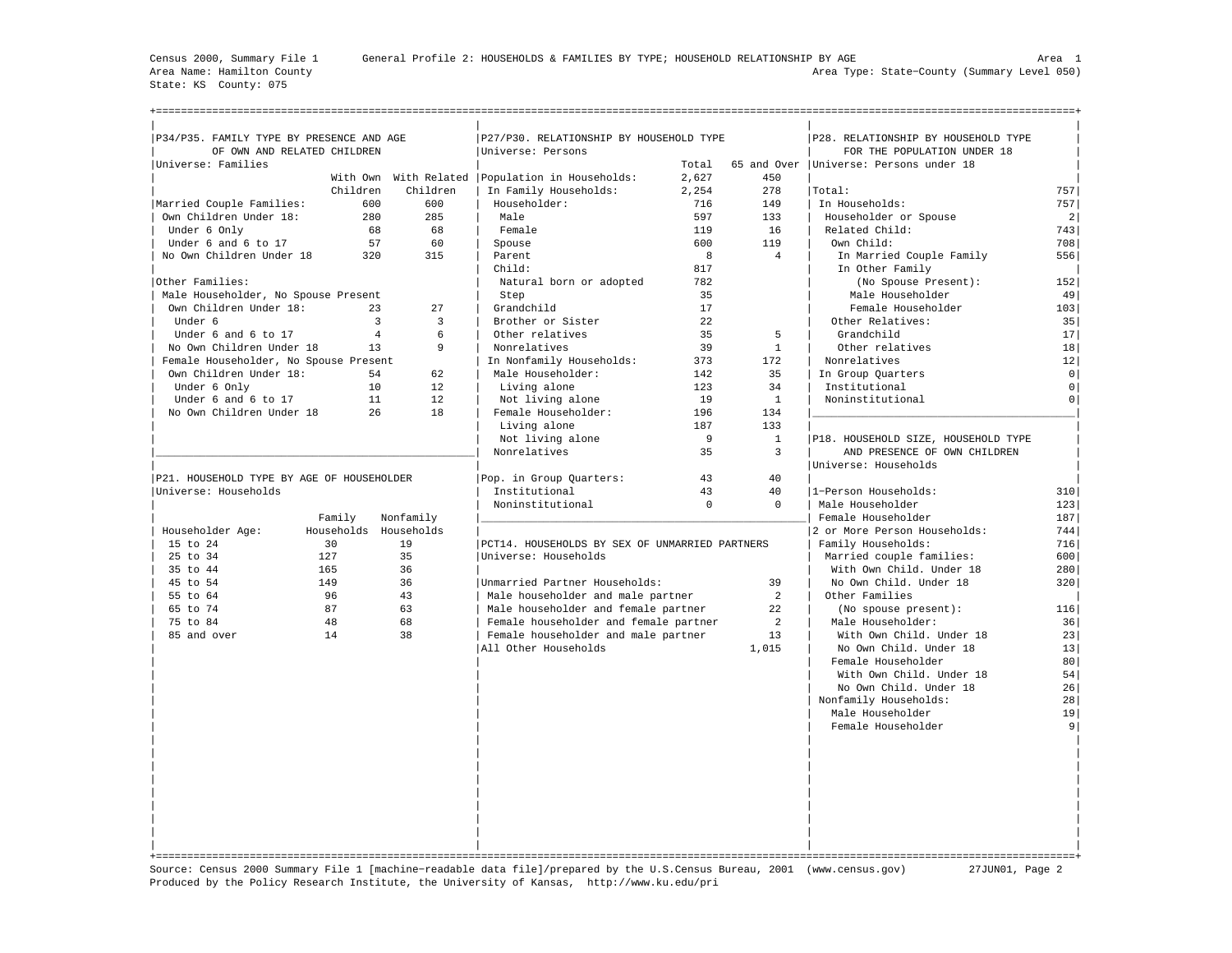Census 2000, Summary File 1 General Profile 3: HOUSING UNIT TENURE, VACANCY TYPE, HOUSEHOLD SIZE, HOUSEHOLDER RACE/AGE Area 1 Area Name: Hamilton County Area Type: State−County (Summary Level 050) State: KS County: 075

+===================================================================================================================================================+

| H1/H3/H4/H5/H10/H11/H12. HOUSING UNITS AND HOUSEHOLD<br>POPULATION BY TENURE; VACANCY STATUS BY TYPE<br>Universe: Housing Units and Population |       |         |                |                    |                | Universe: Households |                | P26/H13. HOUSEHOLD SIZE BY HOUSEHOLD TYPE |              |                                                                                       |        |                |              |                 |
|------------------------------------------------------------------------------------------------------------------------------------------------|-------|---------|----------------|--------------------|----------------|----------------------|----------------|-------------------------------------------|--------------|---------------------------------------------------------------------------------------|--------|----------------|--------------|-----------------|
|                                                                                                                                                |       |         |                |                    |                |                      |                | Total                                     |              |                                                                                       |        |                |              |                 |
|                                                                                                                                                |       |         |                |                    | Average        |                      |                |                                           |              | Family                                                                                |        |                | Nonfamily    |                 |
| Universe:                                                                                                                                      | Units | Percent |                | Population HH Size |                | Household Size       |                | Households                                | Percent      | Households Percent                                                                    |        |                | Households   | Percent         |
| Total:                                                                                                                                         | 1,211 | 100.0   |                |                    |                | 1-Person             |                | 310                                       | 29.4         | N/A                                                                                   |        |                | 310          | 91.7            |
| Occupied                                                                                                                                       | 1,054 | 87.0    | 2,627          |                    | 2.49           | 2-Person             |                | 347                                       | 32.9         | 325                                                                                   | 45.4   |                | 2.2.         | 6.5             |
| Owner occupied                                                                                                                                 | 732   | 60.4    | 1,789          |                    | 2.44           | 3-Person             |                | 147                                       | 13.9         | 142                                                                                   | 19.8   |                | 5            | 1.5             |
| Renter occupied                                                                                                                                | 322   | 26.6    | 838            |                    | 2.60           | 4-Person             |                | 136                                       | 12.9         | 135                                                                                   | 18.9   |                | $\mathbf{1}$ | 0.3             |
| Vacant                                                                                                                                         | 157   | 13.0    |                |                    |                | 5-Person             |                | 71                                        | 6.7          | 71                                                                                    |        | 9.9            | $\Omega$     | 0.0             |
| For rent                                                                                                                                       | 53    | 4.4     |                |                    |                | 6-Person             |                | 25                                        | 2.4          | 25                                                                                    |        | 3.5            | $\Omega$     | 0.0             |
| For sale only                                                                                                                                  | 28    | 2.3     |                |                    |                | 7 or more Person     |                | 18                                        | 1.7          | 18                                                                                    |        | 2.5            | $\Omega$     | 0.0             |
| Rented or sold,                                                                                                                                |       |         |                |                    |                |                      |                |                                           |              |                                                                                       |        |                |              |                 |
| not occupied                                                                                                                                   | 5     | 0.4     |                |                    |                |                      |                |                                           |              |                                                                                       |        |                |              |                 |
| Seasonal, recreational, or                                                                                                                     |       |         |                |                    |                |                      |                |                                           |              |                                                                                       |        |                |              |                 |
| occasional use                                                                                                                                 | 9     | 0.7     |                |                    |                |                      |                |                                           |              |                                                                                       |        |                |              |                 |
| For migrant worker                                                                                                                             | 2     | 0.2     |                |                    |                |                      |                |                                           |              |                                                                                       |        |                |              |                 |
| Other                                                                                                                                          | 60    | 5.0     |                |                    |                |                      |                |                                           |              |                                                                                       |        |                |              |                 |
|                                                                                                                                                |       |         |                |                    |                |                      |                |                                           |              |                                                                                       |        |                |              |                 |
| H6/H7, HOUSING UNITS BY HOUSEHOLDER'S RACE BY HISPANIC OR LATINO<br>Universe: Occupied Housing Units                                           |       |         |                |                    |                |                      |                |                                           |              | PCT15. NONRELATIVES BY HOUSEHOLD TYPE<br>Universe: Nonrelatives                       |        |                |              |                 |
|                                                                                                                                                |       |         |                |                    |                |                      |                |                                           |              |                                                                                       |        | Family         |              | Nonfamily       |
| Race of Householder                                                                                                                            |       |         |                | Total              |                | Hispanic             |                | Non-Hispanic                              | Nonrelatives |                                                                                       |        | Households     |              | Households      |
| Total                                                                                                                                          |       |         | 1,054          | 100.0              | 146            | 100.0                |                | 908<br>100.0                              |              | Roomer or boarder                                                                     |        | $\overline{4}$ |              | 5               |
| White Alone                                                                                                                                    |       |         | 920            | 87.3               |                | 23.3<br>34           |                | 886<br>97.6                               |              | Housemate or roommate                                                                 |        | $\overline{4}$ |              | 9               |
| Black/African American Alone                                                                                                                   |       |         | 5              | 0.5                |                | $\Omega$<br>0.0      |                | 5<br>0.6                                  |              | Unmarried partner                                                                     |        | 22             |              | 17              |
| American Ind./Alaska Native Alone                                                                                                              |       |         | 5              | 0.5                |                | $\Omega$<br>0.0      |                | 5<br>0.61                                 | Foster child |                                                                                       |        | $\overline{4}$ |              | $\Omega$        |
| Asian Alone                                                                                                                                    |       |         | $\overline{4}$ | 0.4                |                | $\Omega$<br>0.0      |                | $\overline{4}$<br>0.4                     |              | Other nonrelatives                                                                    |        | 5              |              | $\Delta$        |
| Native Hawaiian/Other                                                                                                                          |       |         |                |                    |                |                      |                |                                           |              |                                                                                       |        |                |              |                 |
| Pacific Islander Alone                                                                                                                         |       |         | $\Omega$       | 0.0                |                | $\mathbf 0$<br>0.0   |                | $\mathbf 0$<br>0.0                        |              |                                                                                       |        |                |              |                 |
| Some Other Race Alone                                                                                                                          |       |         | 107            | 10.2               | 107            | 73.3                 |                | $\Omega$<br>0.0                           |              |                                                                                       |        |                |              |                 |
| Two or More Races                                                                                                                              |       |         | 13             | 1.2                |                | 5<br>3.4             |                | 8<br>0.9                                  |              |                                                                                       |        |                |              |                 |
|                                                                                                                                                |       |         |                |                    |                |                      |                |                                           |              |                                                                                       |        |                |              |                 |
| H14. HOUSING UNITS BY HOUSEHOLDER'S RACE BY TENURE<br>Universe: Occupied Housing Units                                                         |       |         |                |                    |                |                      |                |                                           |              | H16. HOUSING UNITS BY HOUSEHOLDER'S AGE BY TENURE<br>Universe: Occupied Housing Units |        |                |              |                 |
| Race of Householder                                                                                                                            |       |         |                |                    | Owner Occupied |                      |                | Renter Occupied                           |              | Age of Householder                                                                    |        | Owner Occupied |              | Renter Occupied |
|                                                                                                                                                |       |         |                | Number             |                | Pct.                 | Number         | Pct.                                      |              |                                                                                       | Number | Pct.           | Number       | Pct.            |
| Total                                                                                                                                          |       |         |                | 732                | 100.0          |                      | 322            | 100.0                                     | 15 to 24     |                                                                                       | 14     | 1.9            | 35           | 10.9            |
| White Alone                                                                                                                                    |       |         |                | 672                |                | 91.8                 | 248            | 77.0                                      | 25 to 34     |                                                                                       | 76     | 10.4           | 86           | 26.7            |
|                                                                                                                                                |       |         |                |                    |                |                      |                |                                           |              |                                                                                       |        |                |              |                 |
| Black/African American Alone                                                                                                                   |       |         |                | 2                  |                | 0.3                  | $\overline{3}$ | 0.9                                       | 35 to 44     |                                                                                       | 127    | 17.3           | 74           | 23.0            |
| American Ind./Alaska Native Alone                                                                                                              |       |         |                | $\Omega$           |                | 0.0                  | 5              | 1.6                                       | 45 to 54     |                                                                                       | 138    | 18.9           | 47           | 14.6            |
| Asian Alone                                                                                                                                    |       |         |                | $\overline{3}$     |                | 0.4                  | $\mathbf{1}$   | 0.3                                       | 55 to 64     |                                                                                       | 121    | 16.5           | 18           | 5.6             |
| Native Hawaiian/Other Pacific Islander Alone                                                                                                   |       |         |                | $\Omega$           |                | 0.0                  | $\Omega$       | 0.0                                       | 65 to 74     |                                                                                       | 125    | 17.1           | 2.5          | 7.8             |
| Some Other Race Alone                                                                                                                          |       |         |                | 47                 |                | 6.4                  | 60             | 18.6                                      | 75 to 84     |                                                                                       | 96     | 13.1           | 20           | 6.2             |
| Two or More Races                                                                                                                              |       |         |                | $\mathbf{8}$       |                | 1.1                  | 5              | 1.6                                       | 85 and over  |                                                                                       | 35     | 4.8            | 17           | 5.3             |
|                                                                                                                                                |       |         |                |                    |                |                      |                |                                           |              |                                                                                       |        |                |              |                 |

Source: Census 2000 Summary File 1 [machine−readable data file]/prepared by the U.S.Census Bureau, 2001 (www.census.gov) 27JUN01, Page 3 Produced by the Policy Research Institute, the University of Kansas, http://www.ku.edu/pri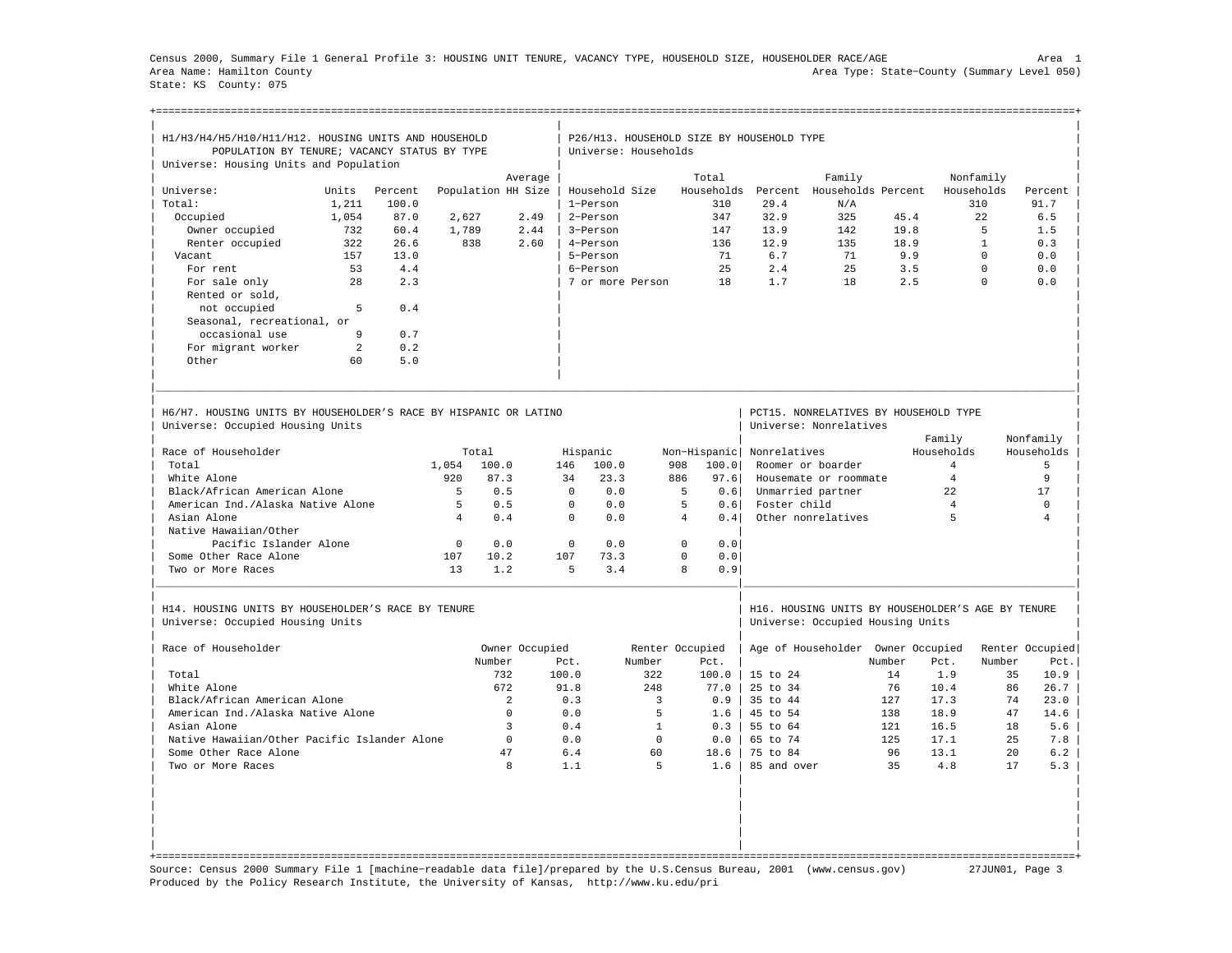Census 2000, Summary File 1 Supplementary Profile 1: POPULATION UNDER 20; GROUP QUARTERS SUMMARY; AND OWN CHILDREN Area 1 Area Name: Hamilton County Area Type: State−County (Summary Level 050) State: KS County: 075

| P14. SEX BY AGE FOR THE POPULATION UNDER 20 YEARS       |            |                |                                      |                    |             |                |                                                           |                |                |                      |              |                      |
|---------------------------------------------------------|------------|----------------|--------------------------------------|--------------------|-------------|----------------|-----------------------------------------------------------|----------------|----------------|----------------------|--------------|----------------------|
| Universe: Population Under 20 Years                     |            |                |                                      |                    |             |                | P38. GROUP OUARTERS POPULATION BY SEX BY AGE BY G.O. TYPE |                |                |                      |              |                      |
|                                                         |            |                |                                      |                    |             |                | Universe: Population in Group Quarters                    |                |                |                      |              |                      |
|                                                         | Total Pct. |                |                                      | Male Pct.          | Female Pct. |                |                                                           |                |                | Pct of               |              | Pct of               |
| Total                                                   | 826        | 100            | 435                                  | 100                |             | 391 100        |                                                           | Total          |                | Male Total           | Female       | Total                |
| Under 1                                                 | 40         | 4.8            | 22                                   | 5.1                | 18          | 4.6            | Total                                                     | 43             | 15             | 34.9                 | 28           | 65.1                 |
| 1 year                                                  | 42         | 5.1            | 26                                   | 6.0                |             | 16, 4.1        | Under 18 years:                                           | $\mathbf 0$    | $\mathbf 0$    |                      | 0            |                      |
| 2 years                                                 | 35         | 4.2            | 20                                   | 4.6                |             | $15 \quad 3.8$ | Institutionalized population:                             | $\Omega$       | $\Omega$       | $\sim$               | $\Omega$     |                      |
| 3 years                                                 | 35         | 4.2            | 16                                   | 3.7                | 19          | 4.9            | Correctional institutions                                 | 0              | $\cap$         | $\mathbf{r}$         | $\Omega$     | $\ddot{\phantom{0}}$ |
| 4 years                                                 | 32         | 3.9            |                                      | $11 \quad 2.5$     |             | 21, 5.4        | Nursing homes                                             | 0              | $\Omega$       |                      | $\Omega$     |                      |
| 5 years                                                 | 38         | 4.6            |                                      | 24 5.5             |             | 14, 3.6        | Other institutions                                        | $\Omega$       | $\Omega$       |                      | $\Omega$     | $\ddot{\phantom{0}}$ |
| 6 years                                                 | 41         | 5.0            |                                      | 21 4.8             | 20          | 5.1            | Non-Institutional population:                             | 0              | $\Omega$       |                      | 0            | $\Box$               |
| 7 years                                                 | 32         | 3.9            | 15                                   | 3.4                |             | 17, 4.3        | College dormitories                                       | 0              | $\mathbf 0$    |                      | 0            |                      |
| 8 years                                                 | 43         | 5.2            | 27                                   | 6.2                |             | 16, 4.1        | Military quarters                                         | 0              | $\Omega$       |                      | $\circ$      |                      |
| 9 years                                                 | 40         | 4.8            | 20                                   | 4.6                |             | 20, 5.1        | Other noninstitutional G.Q.                               | 0              | $\Omega$       |                      | $\Omega$     |                      |
| 10 years                                                | 47         | 5.7            |                                      | 15 3.4             |             | 32 8.2         | 18 to 64 years:                                           | 3              | $\mathfrak{D}$ | 66.7                 | $\mathbf{1}$ | 33.3                 |
| 11 years                                                | 55         | 6.7            | 29                                   | 6.7                | 26          | 6.6            | Institutionalized population:                             | 3              | $\overline{a}$ | 66.7                 | 1            | 33.3                 |
| 12 years                                                | 32         | 3.9            |                                      | 18 4.1             |             | 14 3.6         | Correctional institutions                                 | $\overline{a}$ |                | 2100.0               | $\Omega$     | 0.0                  |
| 13 years                                                | 51         | 6.2            |                                      | 34 7.8             |             | 17, 4.3        | Nursing homes                                             | $\mathbf{1}$   | $\Omega$       | 0.0                  |              | 1 100.0              |
| 14 years                                                | 54         | 6.5            | 28                                   | 6.4                | 26          | 6.6            | Other institutions                                        | 0              | $\Omega$       | $\mathbf{r}$         | 0            | $\ddot{\phantom{0}}$ |
| 15 years                                                | 52         | 6.3            | 29                                   | 6.7                |             | 23, 5.9        | Non-Institutional population:                             | 0              | $\Omega$       | $\ddot{\phantom{a}}$ | $\Omega$     |                      |
| 16 years                                                | 48         | 5.8            | 26                                   | 6.0                |             | 22, 5.6        | College dormitories                                       | 0              | $\Omega$       | $\cdot$              | 0            | $\bullet$            |
| 17 years                                                | 40         | 4.8            | 18                                   | 4.1                |             | 22, 5.6        | Military quarters                                         | 0              | $\Omega$       | $\mathbf{r}$         | $\circ$      | $\ddot{\phantom{a}}$ |
| 18 years                                                | 39         | 4.7            |                                      | $21 \quad 4.8$     | 18          | 4.6            | Other noninstitutional G.O.                               | $\Omega$       | $\Omega$       |                      | $\Omega$     |                      |
| 19 years                                                |            | $30 \quad 4.8$ |                                      | $15 \quad 3.4$     |             | $15 \quad 3.8$ | 65 Years and over:                                        | 40             | 13             | 32.5                 | 27           | 67.5                 |
|                                                         |            |                |                                      |                    |             |                | Institutionalized population:                             | 40             | 13             | 32.5                 | 27           | 67.5                 |
|                                                         |            |                |                                      |                    |             |                | Correctional institutions                                 | $\mathbf 0$    | $\mathbf 0$    |                      | $\mathbf 0$  |                      |
| P36. OWN CHILDREN UNDER 18 YEARS BY FAMILY TYPE AND AGE |            |                |                                      |                    |             |                | Nursing homes                                             | 40             | 13             | 32.5                 | 27           | 67.5                 |
| Universe: Own Children Under 18 Years                   |            |                |                                      |                    |             |                | Other institutions                                        | $\mathbf 0$    | $\Omega$       | $\mathbf{r}$         | $\mathbf 0$  | $\ddot{\phantom{a}}$ |
|                                                         |            |                |                                      |                    |             |                | Non-Institutional population:                             | 0              | $\Omega$       | $\ddot{\phantom{a}}$ | $\circ$      |                      |
|                                                         |            |                |                                      | In Male            |             | In Female      | College dormitories                                       | $\Omega$       | $\Omega$       | $\ddot{\phantom{a}}$ | 0            |                      |
|                                                         |            |                | In Married Householder, Householder, |                    |             |                | Military quarters                                         | $\mathbf 0$    | $\circ$        |                      | $\mathbf 0$  |                      |
|                                                         |            |                | Couple                               | No Wife No Husband |             |                | Other noninstitutional G.O.                               | 0              | $\circ$        |                      | $\circ$      |                      |
|                                                         |            | Total          | Families                             | Families           |             | Families       |                                                           |                |                |                      |              |                      |
| Total < 18 Years:                                       |            | 708            | 556                                  | 49                 |             | 103            |                                                           |                |                |                      |              |                      |
| Under 3 Years                                           |            | 112            | 93                                   | 5                  |             | 14             |                                                           |                |                |                      |              |                      |
| 3 and 4 Years                                           |            | 61             | 55                                   | 2                  |             | $\overline{4}$ |                                                           |                |                |                      |              |                      |
| 5 Years                                                 |            | 35             | 28                                   | $\mathbf{1}$       |             | 6              |                                                           |                |                |                      |              |                      |
| 6 to 11 Years                                           |            | 2.44           | 184                                  |                    |             |                |                                                           |                |                |                      |              |                      |

| | +===================================================================================================================================================+ Source: Census 2000 Summary File 1 [machine−readable data file]/prepared by the U.S.Census Bureau, 2001 (www.census.gov) 27JUN01, Page 4 Produced by the Policy Research Institute, the University of Kansas, http://www.ku.edu/pri

| | | | | | |\_\_\_\_\_\_\_\_\_\_\_\_\_\_\_\_\_\_\_\_\_\_\_\_\_\_\_\_\_\_\_\_\_\_\_\_\_\_\_\_\_\_\_\_\_\_\_\_\_\_\_\_\_\_\_\_\_\_\_\_\_\_\_\_\_\_| | | | | | | | | | | | | | | | | | | | | | | |

| 12 to 17 Years 256 196 20 40 | |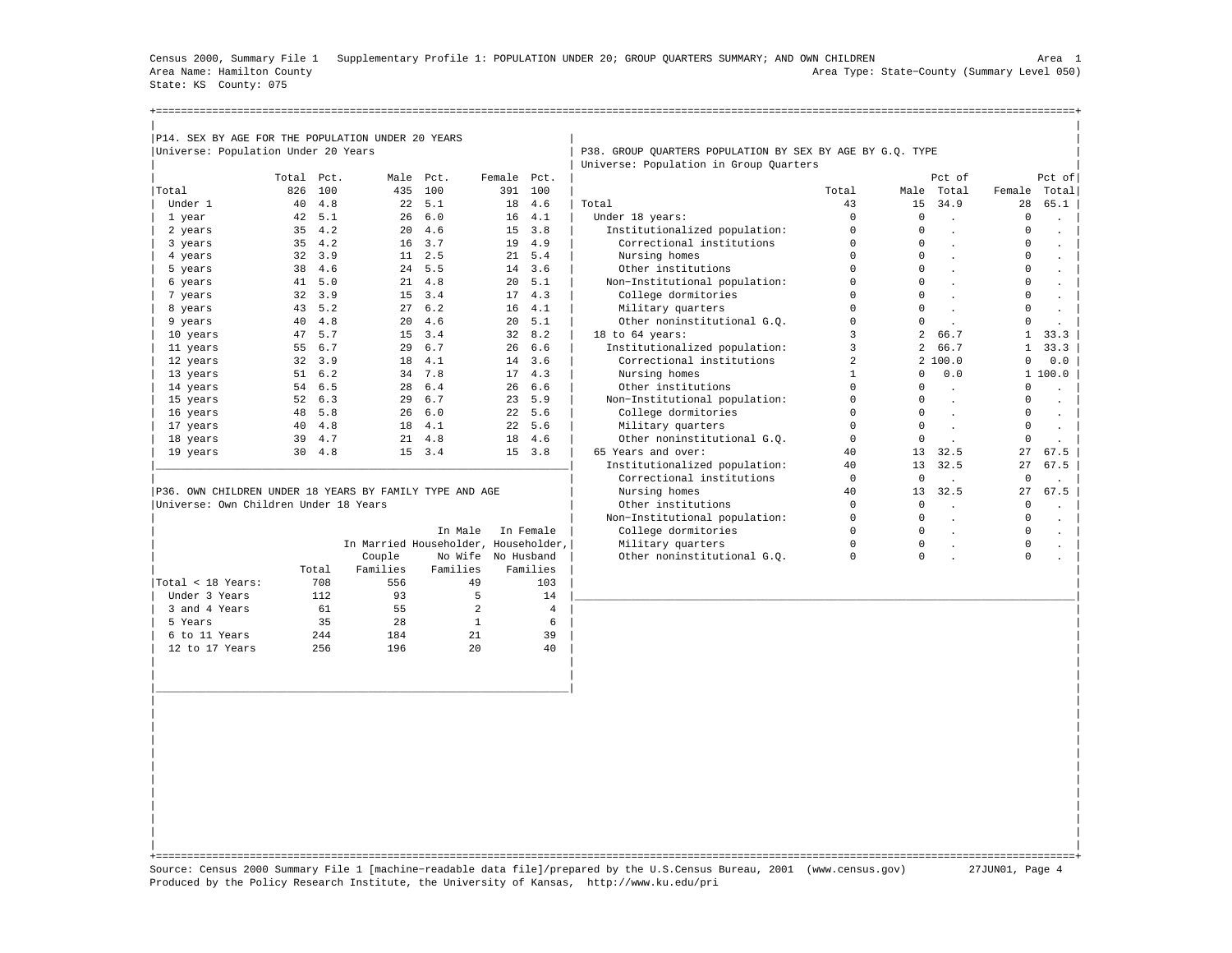Census 2000, Summary File 1 Supplementary Profile 2: HOUSEHOLD CHARACTERISTICS: SIZE, TYPE, & AGE OF HOUSEHOLD MEMBERS Area 1 Area Name: Hamilton County Area Type: State−County (Summary Level 050) State: KS County: 075

| P22/23/24. HOUSEHOLDS BY PRESENCE OF PEOPLE 60(65/75) YEARS AND OVER, HOUSEHOLD SIZE AND<br>HOUSEHOLD TYPE |             |      |                               |                |                                  |                     | <b>NONRELATIVES</b>  | P25. HOUSEHOLDS BY PRESENCE OF |                               |
|------------------------------------------------------------------------------------------------------------|-------------|------|-------------------------------|----------------|----------------------------------|---------------------|----------------------|--------------------------------|-------------------------------|
| Universe: Households                                                                                       |             |      |                               |                |                                  |                     | Universe: Households |                                |                               |
|                                                                                                            | 60+ Years   | Pct. | 65+ Years                     | Pct.           | 75+ Years                        | Pct.                | Total                |                                | 1,054                         |
| Total                                                                                                      | 1,054 100.0 |      |                               | 1,054 100.0    | 1,054                            | 100.0               |                      | Households with one or         |                               |
| Households w/ one or more over 60/65/75:                                                                   | 413         | 39.2 | 328                           | 31.1           | 176                              | 16.7                |                      | more non-relatives             | 61                            |
| 1-person households                                                                                        | 196         |      | 167                           |                | 105                              |                     |                      |                                |                               |
| 2-or-more person households:                                                                               | 217         |      | 161                           |                | 71                               |                     | Households with no   |                                |                               |
| Family households                                                                                          | 210         |      | 157                           |                | 69                               |                     | non-relatives        |                                | 993                           |
| Non-family households                                                                                      | 7           |      | $\overline{4}$                |                | 2                                |                     |                      |                                |                               |
| Households with no people over 60/65/75:                                                                   | 641         | 60.8 | 726                           | 68.9           | 878                              | 83.3                |                      |                                |                               |
| 1-person households                                                                                        | 114         |      | 143                           |                | 205                              |                     |                      |                                |                               |
| 2-or-more person households:                                                                               | 527         |      | 583                           |                | 673                              |                     |                      |                                |                               |
| Family households                                                                                          | 506         |      | 559                           |                | 647                              |                     |                      |                                |                               |
| Non-family households                                                                                      | 21          |      | 2.4                           |                | 26                               |                     |                      |                                |                               |
| P20. HOUSEHOLDS BY AGE OF HOUSEHOLDER BY HOUSEHOLD TYPE                                                    |             |      |                               |                | H15. TENURE BY HOUSEHOLD SIZE    |                     |                      |                                |                               |
| (INCLUDING LIVING ALONE) BY PRESENCE OF OWN CHILDREN<br>Universe: Households                               |             |      |                               |                | Universe: Occupied Housing Units |                     |                      |                                |                               |
|                                                                                                            |             |      |                               |                |                                  |                     |                      | Pct.                           | Pct.                          |
|                                                                                                            |             |      | Total Householder Householder |                |                                  |                     |                      | Owner Owner                    | Renter Renter                 |
|                                                                                                            | Households  |      | 15 to 64 65 and Over          |                |                                  |                     | Total                | Occupied Occ.                  | Occupied Occ.                 |
| Total                                                                                                      | 1,054       |      | 736                           | 318            |                                  |                     |                      |                                |                               |
| Family households:                                                                                         | 716         |      | 567                           | 149            | Total Occupied Units:            |                     | 1,054                | 732 69.4                       | 322 30.6                      |
| Married couple families:                                                                                   | 600         |      | 464                           | 136            |                                  | 1-person households | 310                  | 190 61.3                       | 120 38.7                      |
| With own children under 18                                                                                 | 280         |      | 280                           | $\mathbf 0$    |                                  | 2-person households | 347                  | 284 81.8                       | 63 18.2                       |
| No own children under 18                                                                                   | 320         |      | 184                           | 136            |                                  | 3-person households | 147                  | 100 68.0                       | 47 32.0                       |
|                                                                                                            |             |      |                               |                |                                  |                     |                      | 93 68.4                        |                               |
| Other families:                                                                                            | 116         |      | 103                           | 13             |                                  | 4-person households | 136                  |                                |                               |
| Male householder, no wife present:                                                                         |             | 36   | 34                            | $\overline{2}$ |                                  | 5-person households | 71                   | 42 59.2                        |                               |
| With own children under 18                                                                                 |             | 23   | 23                            | $\Omega$       |                                  | 6-person households | 2.5                  | 15 60.0                        |                               |
| No own children under 18                                                                                   |             | 13   | 11                            | $\mathfrak{D}$ |                                  | 7+person households | 18                   | 8 44.4                         | 10 55.6                       |
| Female householder, no husband present:                                                                    |             | 80   | 69                            | 11             |                                  |                     |                      |                                |                               |
| With own children under 18                                                                                 |             | 54   | 54                            | $\mathbf{0}$   |                                  |                     |                      |                                |                               |
| No own children under 18                                                                                   |             | 26   | 15                            | 11             |                                  |                     |                      |                                |                               |
| Non-family households:                                                                                     | 338         |      | 169                           | 169            |                                  |                     |                      |                                |                               |
| Householder living alone                                                                                   | 310         |      | 143                           | 167            |                                  |                     |                      |                                |                               |
| Householder not living alone                                                                               |             | 28   | 26                            | 2              |                                  |                     |                      |                                | 43 31.6<br>29 40.8<br>10 40.0 |
|                                                                                                            |             |      |                               |                |                                  |                     |                      |                                |                               |
|                                                                                                            |             |      |                               |                |                                  |                     |                      |                                |                               |

| | +===================================================================================================================================================+ Source: Census 2000 Summary File 1 [machine−readable data file]/prepared by the U.S.Census Bureau, 2001 (www.census.gov) 27JUN01, Page 5 Produced by the Policy Research Institute, the University of Kansas, http://www.ku.edu/pri

| | | | | | | | | | | | | | | | | | | |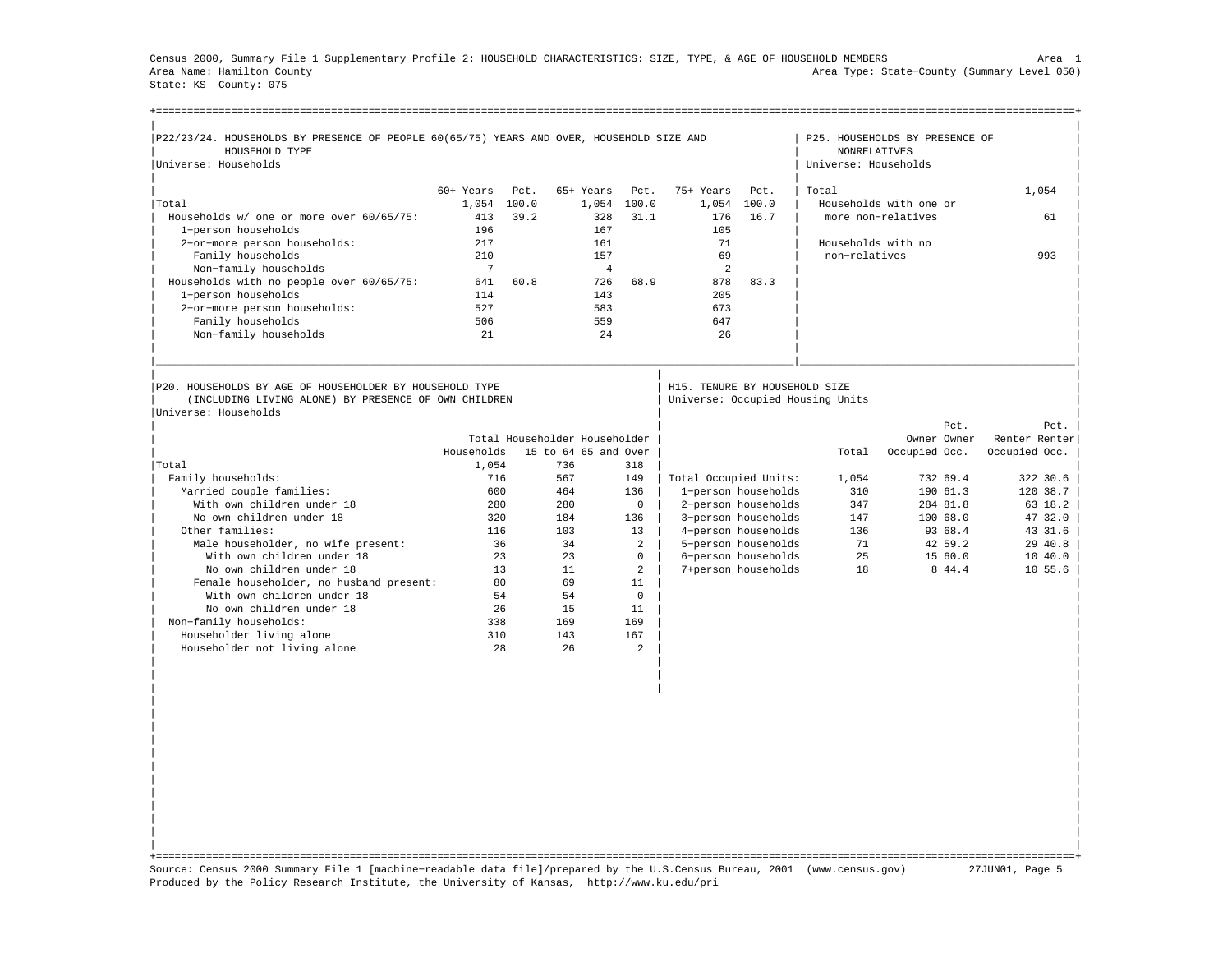Census 2000, Summary File 1 Supplementary Profile 3: RELATIONSHIP BY AGE (UNDER 18) AND TENURE BY HOUSEHOLD TYPE BY AGE Area 1 Area Name: Hamilton County Area Type: State−County (Summary Level 050) State: KS County: 075

+===================================================================================================================================================+| |

## | P29. RELATIONSHIP BY AGE FOR THE POPULATION UNDER 18 YEARS

| Universe: Population Under 18 Years |                  |            |             |                                               |                       |              |       |             |                                   |
|-------------------------------------|------------------|------------|-------------|-----------------------------------------------|-----------------------|--------------|-------|-------------|-----------------------------------|
|                                     |                  |            |             | --------------In Households------------------ |                       |              |       |             | ----------Group Quarters--------- |
|                                     |                  |            |             |                                               | $---Related Child---$ |              |       |             |                                   |
|                                     |                  | Pop. in    | Householder |                                               | Other                 |              |       |             | Institution- Noninstitution-      |
|                                     | Total            | Households | or Spouse   | Own Child                                     | Relatives             | Nonrelatives | Total | alized Pop. | alized Pop.                       |
| Under 18                            | 755              | 755        | 2.          | 708                                           | 35                    | 12           |       |             |                                   |
| Under 3                             | 117              | 117        |             | 112                                           |                       |              |       |             |                                   |
| 3 and 4 years                       | 67               | 67         |             | 61                                            |                       |              |       |             |                                   |
| 5 years                             | 38               | 38         |             | 35                                            |                       |              |       |             |                                   |
| 6 to 11 years                       | 258              | 258        |             | 244                                           | 10                    |              |       |             |                                   |
| 12 and 13 years                     | 83               | 83         |             | 80                                            |                       |              |       |             |                                   |
| 14 years                            | 54               | 54         |             | 52                                            |                       |              |       |             |                                   |
| 15 to 17 years                      | 138              | 138        |             | 124                                           | R                     |              |       | $\cap$      |                                   |
|                                     |                  |            |             |                                               |                       |              |       |             |                                   |
| % Under 3                           | 15.5%            | 15.5%      |             | 15.8%                                         | 11.4%                 | 8.3%         | . 응   | . 응         | . 응                               |
| % 3 and 4 years                     | 8.9 <sub>8</sub> | 8.9%       |             | 8.6%                                          | 17.1%                 | $0.0$ $%$    | . 응   |             | . 응                               |
| % 5 years                           | 5.0%             | 5.0%       |             | 4.9%                                          | 5.7%                  | 8.3%         | . 응   | . ક         | . 응                               |
| % 6 to 11 years                     | 34.2%            | 34.2%      |             | 34.5%                                         | 28.6%                 | 33.3%        | . 응   | . 응         | . 응                               |
| % 12 and 13 years                   | 11.0%            | 11.0%      |             | 11.3%                                         | 8.6%                  | $0.0$ $%$    | . 응   | . 응         | . 응                               |
| % 14 years                          | $7.2$ $%$        | 7.2%       |             | 7.3%                                          | 5.7%                  | $0.0$ $%$    | . 응   | . 응         | . 응                               |
| % 15 to 17 years                    | 18.3%            | 18.3%      |             | 17.5%                                         | 22.9%                 | 50.0%        | . 응   | . 응         | . 응                               |
|                                     |                  |            |             |                                               |                       |              |       |             |                                   |

## H17. TENURE BY HOUSEHOLD TYPE (INCLUDING LIVING ALONE) BY AGE OF HOUSEHOLDER Universe: Occupied Housing Units

|                                |             |          | --Owner Occupied---                 |       |       | -Renter Occupied-- |          |          |                                     |       |  |  |
|--------------------------------|-------------|----------|-------------------------------------|-------|-------|--------------------|----------|----------|-------------------------------------|-------|--|--|
|                                | Householder |          | Householder Householder Householder |       | Pct.  | Householder        |          |          | Householder Householder Householder | Pct.  |  |  |
|                                | Any Age     | 15 to 34 | 35 to 64                            | $65+$ | $65+$ | Any Age            | 15 to 34 | 35 to 64 | $65+$                               | $65+$ |  |  |
| Family households:             | 528         | 73       | 319                                 | 136   | 25.8  | 188                | 84       | 91       | 13                                  | 6.9   |  |  |
| Married-couple family:         | 473         | 63       | 286                                 | 124   | 26.2  | 127                | 59       | 56       | 12                                  | 9.4   |  |  |
| Other family:                  | 55          | 10       | 33                                  | 12    | 21.8  | 61                 | 25       | 35       |                                     | 1.6   |  |  |
| Male householder, no wife      | 18          |          | 12                                  |       | 5.6   | 18                 |          | 11       |                                     | 5.6   |  |  |
| Female householder, no husband | 37          |          | 21                                  | 11    | 29.7  | 43                 | 19       | 24       | 0                                   | 0.0   |  |  |
| Nonfamily households:          | 204         |          | 67                                  | 120   | 58.8  | 134                | 37       | 48       | 49                                  | 36.6  |  |  |
| Male householder:              | 74          | 13       | 36                                  | 25    | 33.8  | 68                 | 29       | 29       | 10                                  | 14.7  |  |  |
| Living alone                   | 68          | 10       | 34                                  | 24    | 35.3  | 55                 | 22       | 23       | 10                                  | 18.2  |  |  |
| Not living alone               |             |          |                                     |       | 16.7  | 13                 |          | h        | $\Omega$                            | 0.0   |  |  |
| Female householder:            | 130         |          | 31                                  | 95    | 73.1  | 66                 |          | 19       | 39                                  | 59.1  |  |  |
| Living alone                   | 122         |          | 25                                  | 94    | 77.0  | 65                 |          | 18       | 39                                  | 60.0  |  |  |
| Not living alone               |             |          |                                     |       | 12.5  |                    |          |          |                                     | 0.0   |  |  |

| | | | | | | | | | | | | | | | | | | |

|\_\_\_\_\_\_\_\_\_\_\_\_\_\_\_\_\_\_\_\_\_\_\_\_\_\_\_\_\_\_\_\_\_\_\_\_\_\_\_\_\_\_\_\_\_\_\_\_\_\_\_\_\_\_\_\_\_\_\_\_\_\_\_\_\_\_\_\_\_\_\_\_\_\_\_\_\_\_\_\_\_\_\_\_\_\_\_\_\_\_\_\_\_\_\_\_\_\_\_\_\_\_\_\_\_\_\_\_\_\_\_\_\_\_\_\_\_\_\_\_\_\_\_\_\_\_\_\_\_\_\_\_\_\_\_\_\_\_\_\_\_\_\_\_\_\_\_| | | | |

| | +===================================================================================================================================================+ Source: Census 2000 Summary File 1 [machine−readable data file]/prepared by the U.S.Census Bureau, 2001 (www.census.gov) 27JUN01, Page 6 Produced by the Policy Research Institute, the University of Kansas, http://www.ku.edu/pri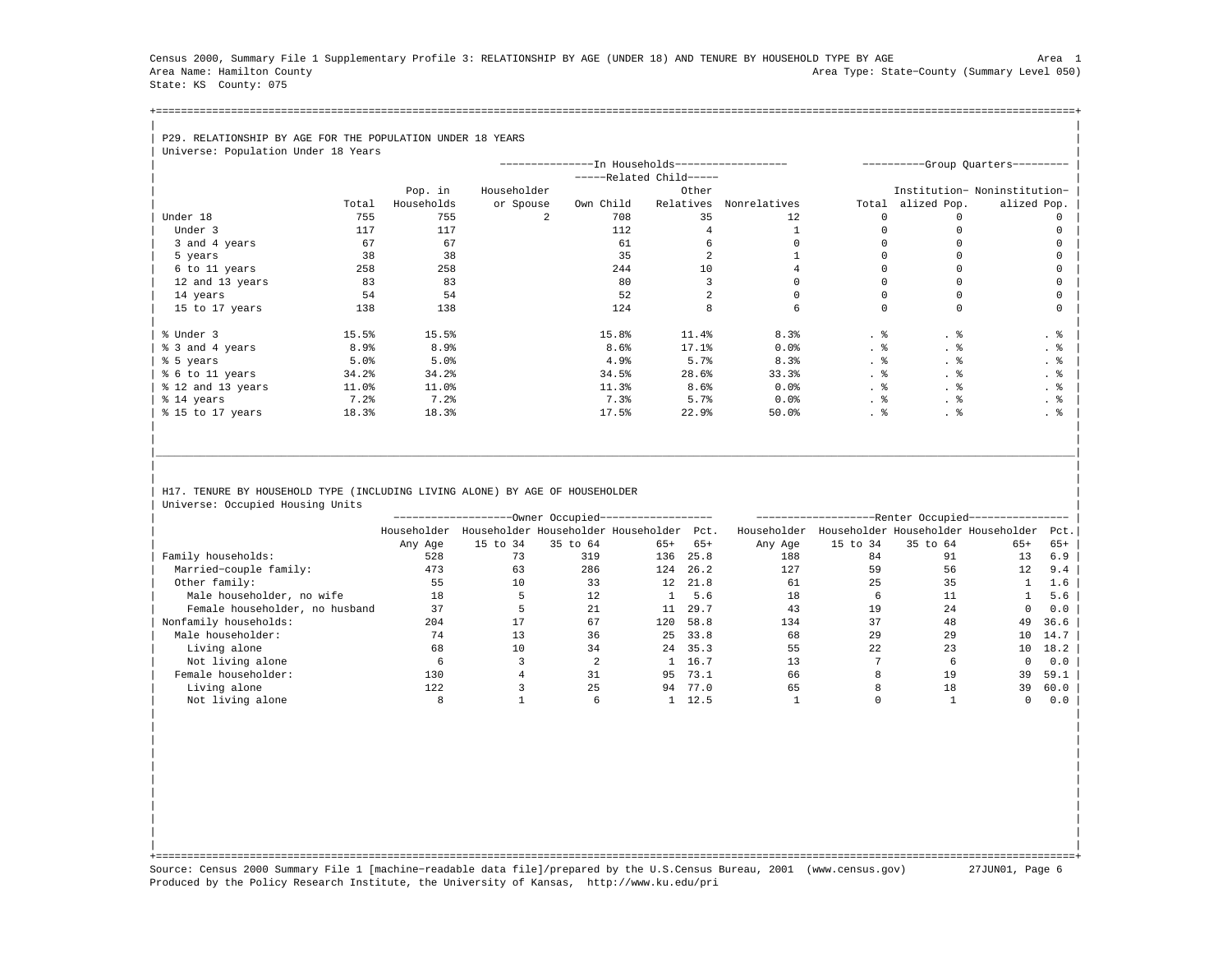State: KS County: 075

| Table PCT16. GROUP OUARTERS POPULATION BY GROUP OUARTERS TYPE         |                |                                                    |                |
|-----------------------------------------------------------------------|----------------|----------------------------------------------------|----------------|
| Universe: Population in group quarters (Total*: 43)                   |                |                                                    |                |
|                                                                       |                |                                                    |                |
| Institutionalized population:                                         |                | 43  Noninstitutionalized population:               |                |
| Correctional institutions:                                            | 2              | College dormitories (college GQ on and off campus) |                |
| Federal prisons and detention centers                                 | $\mathbf{0}$   | Military quarters:                                 | $\Omega$       |
| Halfway houses                                                        | $^{\circ}$     | On base:                                           | $\Omega$       |
| Local jails, police lockups, etc.                                     | $\overline{2}$ | Barracks and other GO for military personnel       | $\Omega$       |
| Military disciplinary barracks                                        | $\Omega$       | Transient quarters for temporary residents         | $\Omega$       |
| State prisons                                                         | $^{\circ}$     | Military ships                                     | $\circ$        |
| Other types of correctional institutions                              | $\Omega$       | Group homes:                                       | $\Omega$       |
| Nursing homes                                                         | 41             | Homes or halfway houses for drug/alcohol abuse     | $\Omega$       |
| Hospitals/wards, hospices, and schools for the handicapped:           | $\mathbf{0}$   | Homes for the mentally ill                         | $\circ$        |
| Hospitals/wards and hospices for chronically ill:                     | $\mathbf{0}$   | Homes for the mentally retarded                    | $\Omega$       |
| Hospices or homes for chronically ill                                 | $\Omega$       | Homes for the physically handicapped               | $\Omega$       |
| Military hospitals or wards for chronically ill                       | $\Omega$       | Other group homes                                  | $\Omega$       |
| Other hospitals or wards for chronically ill                          | $^{\circ}$     | Religious group quarters                           | $\overline{0}$ |
| Hospitals or wards for drug/alcohol abuse                             | $\Omega$       | Workers' dormitories:                              | $\Omega$       |
| Mental (Psychiatric) hospitals or wards                               | $\Omega$       | Agriculture workers' dormitories on farms          | $\Omega$       |
| Schools, hospitals, or wards for the mentally retarded                | $^{\circ}$     | Job Corps and vocational training facilities       | $\Omega$       |
| Schools, hospitals, or wards for the physically handicapped:          | $\mathbf{0}$   | Other workers' dormitories                         | $\Omega$       |
| Institutions for the deaf                                             | $\Omega$       | Crews of maritime vessels                          | $\Omega$       |
| Institutions for the blind                                            | $\Omega$       | Other nonhousehold living situations               |                |
| Orthopedic wards/institutions for the physically handicapped          | $^{\circ}$     | Other noninstitutional group quarters              |                |
| Wards in general hospitals for patients with no usual home elsewhere  | $^{\circ}$     |                                                    |                |
| Wards in military hospitls for patients with no usual home elsewhere  | $\Omega$       |                                                    |                |
| Juvenile institutions:                                                | $\Omega$       |                                                    |                |
| Long-term care:                                                       | 0              |                                                    |                |
| Homes for abused, dependent, and neglected children                   | $\Omega$       |                                                    |                |
| Residential treatment centers for emotionally disturbed children      | $\Omega$       |                                                    |                |
| Training schools for juvenile delinquents                             | $\Omega$       |                                                    |                |
| Short-term care, detention or diagnostic centers for delinquent chdrn | 0              |                                                    |                |
| Type of juvenile institution unknown                                  | $\Omega$       |                                                    |                |
|                                                                       |                |                                                    |                |

|<br>|\*The group quarters population forms 1.6% of the area's total population.

|Table PCT17. GROUP QUARTERS POPULATION BY SEX BY AGE BY GROUP QUARTERS TYPE | |Universe: Population in group quarters (Total: 43) |

|                                            | ----------All Ages--------- |          |                       |          |          | $---Under 18---$ |      | $---18$ to $64---$ | $-65$ and over- |        |
|--------------------------------------------|-----------------------------|----------|-----------------------|----------|----------|------------------|------|--------------------|-----------------|--------|
|                                            |                             |          | $---Male--- - -Frame$ |          | Male     | Female           | Male | Female             | Male            | Female |
| All types of group quarters:               |                             | 15<br>28 |                       | $\Omega$ |          | 2                |      | 13                 | 27              |        |
| as a percent of total GQ population        | 34.9                        |          | 65.1                  |          | 0.0      | 0.0              | 4.7  | 2.3                | 30.2            | 62.8   |
|                                            | No.                         | Pct      | No.                   | Pct      |          |                  |      |                    |                 |        |
| Institutionalized population:              | 15                          | 34.9     | 28                    | 65.1     | $\Omega$ |                  |      |                    | 13              | 27     |
| Correctional institutions                  |                             | 4.7      | $\Omega$              | 0.0      |          |                  |      |                    |                 |        |
| Nursing homes                              | 13                          | 30.2     | 28                    | 65.1     |          |                  |      |                    | 13              | 27     |
| Hosp./wards & hospices for chronically ill | $\Omega$                    | 0.0      | $\Omega$              | 0.0      |          |                  |      |                    |                 |        |
| Mental (Psychiatric) hospitals/wards       | $\Omega$                    | 0.0      | $\overline{0}$        | 0.0      |          |                  |      |                    |                 |        |
| Juvenile institutions                      | $\Omega$                    | 0.0      | $\Omega$              | 0.0      |          |                  |      |                    |                 |        |
| All Other institutions (see Table PCT16)   | $\Omega$                    | 0.0      | $\mathbf{0}$          | 0.0      |          |                  |      |                    |                 |        |
| Noninstitutionalized population:           | 0                           | 0.0      | $^{\circ}$            | 0.0      |          |                  |      |                    |                 |        |
| College dormitories (GQ on & off campus)   | 0                           | 0.0      | $\mathbf{0}$          | 0.0      |          |                  |      |                    |                 |        |
| Military quarters                          | $\circ$                     | 0.0      | $\mathbf{0}$          | 0.0      |          |                  |      |                    |                 |        |
| Other noninstitutional group quarters      | 0                           | 0.0      | $^{\circ}$            | 0.0      | $\Omega$ |                  | 0    |                    |                 |        |
|                                            |                             |          |                       |          |          |                  |      |                    |                 |        |

|\_\_\_\_\_\_\_\_\_\_\_\_\_\_\_\_\_\_\_\_\_\_\_\_\_\_\_\_\_\_\_\_\_\_\_\_\_\_\_\_\_\_\_\_\_\_\_\_\_\_\_\_\_\_\_\_\_\_\_\_\_\_\_\_\_\_\_\_\_\_\_\_\_\_\_\_\_\_\_\_\_\_\_\_\_\_\_\_\_\_\_\_\_\_\_\_\_\_\_\_\_\_\_\_\_\_\_\_\_\_\_\_\_\_\_\_\_\_\_\_\_\_\_\_\_\_\_\_\_\_\_\_\_\_\_\_\_\_\_\_\_\_\_\_\_\_\_|

+===================================================================================================================================================+ Source: Census 2000 Summary File 1 [machine−readable data file]/prepared by the U.S.Census Bureau, 2001 (www.census.gov) 27JUN01, Page 7 Produced by the Policy Research Institute, the University of Kansas, http://www.ku.edu/pri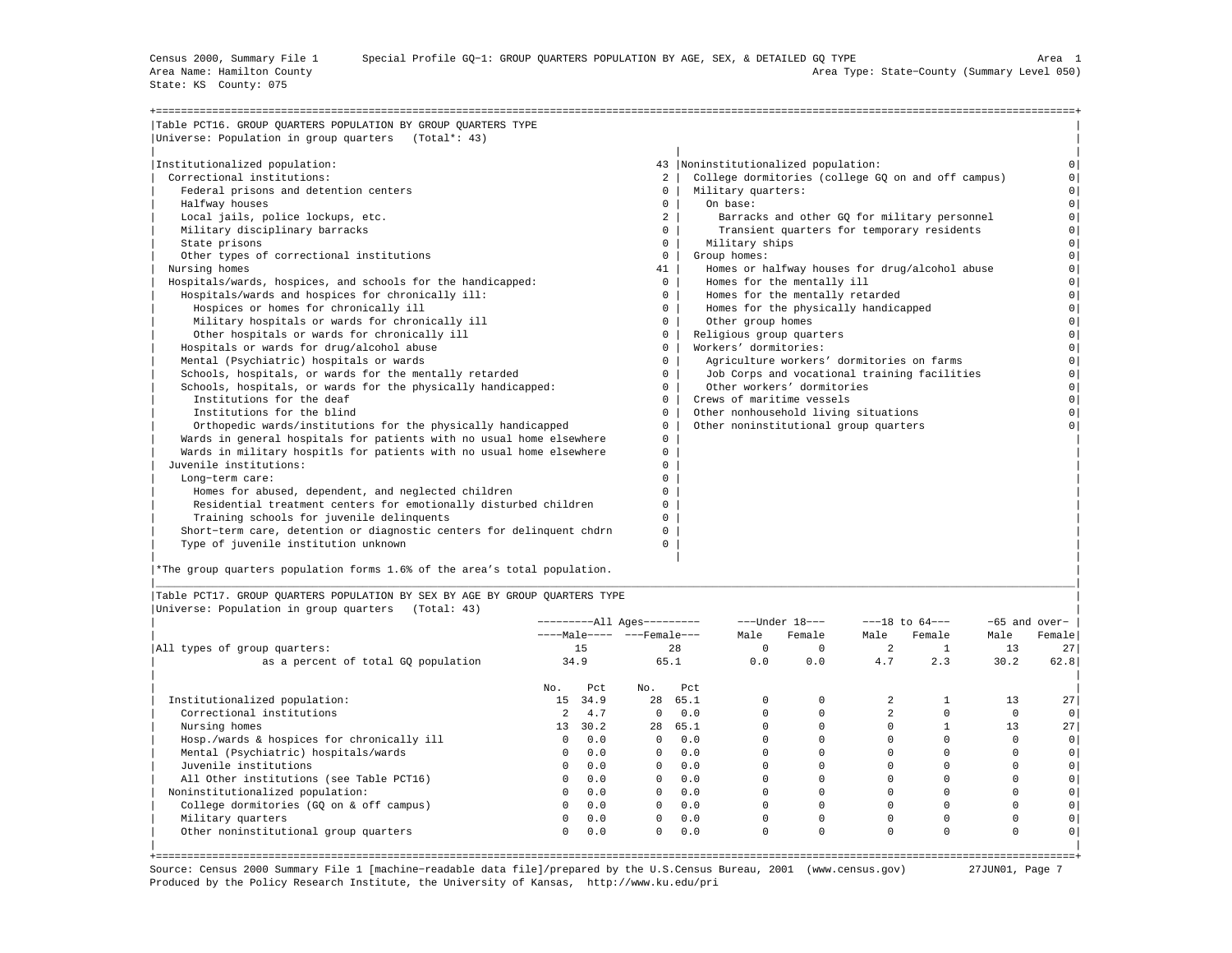Census 2000, Summary File 1 Special Profile GQ−2: GROUP QUARTERS POPULATION BY AGE, SEX & RACE (1ST THREE CATEGORIES) Area 1 Area Name: Hamilton County Area Type: State−County (Summary Level 050) State: KS County: 075

+===================================================================================================================================================+|Table PCT17A. GROUP QUARTERS POPULATION BY SEX BY AGE BY GROUP QUARTERS TYPE (PERSONS WHO ARE WHITE ALONE) | |Universe: Population in group quarters (43 persons, 2.0% of the total population for this category) |

|                                            |                       |         | $------All Aqes------$ |         |      | ---Under 18--- |      | $---18$ to $64---$ |          | -65 and over- |
|--------------------------------------------|-----------------------|---------|------------------------|---------|------|----------------|------|--------------------|----------|---------------|
|                                            | $---Male--- - -Frame$ |         |                        |         | Male | Female         | Male | Female             | Male     | Female        |
|                                            | No.                   | Pct     | No.                    | Pct     |      |                |      |                    |          |               |
| All types of group quarters:               | 15                    | 34.9    | 28                     | 65.1    |      |                |      |                    | 13       | 27            |
| Institutionalized population:              |                       | 15 34.9 |                        | 28 65.1 |      |                |      |                    | 13       | 27            |
| Correctional institutions                  | 2                     | 4.7     | $\Omega$               | 0.0     |      |                |      |                    | $\Omega$ | $\circ$       |
| Nursing homes                              | 13                    | 30.2    | 28                     | 65.1    |      |                |      |                    | 13       | 27            |
| Hosp./wards & hospices for chronically ill | $\Omega$              | 0.0     | $\Omega$               | 0.0     |      |                |      |                    |          | $\circ$       |
| Mental (Psychiatric) hospitals/wards       | $\Omega$              | 0.0     | $\overline{0}$         | 0.0     |      |                |      |                    |          | $\circ$       |
| Juvenile institutions                      | $\Omega$              | 0.0     | $\Omega$               | 0.0     |      |                |      |                    |          | $\circ$       |
| All Other institutions (see Table PCT16)   | $\cap$                | 0.0     | $\Omega$               | 0.0     |      |                |      |                    |          | $\circ$       |
| Noninstitutionalized population:           | $\Omega$              | 0.0     | $\Omega$               | 0.0     |      |                |      |                    |          | $\circ$       |
| College dormitories (GO on & off campus)   | 0                     | 0.0     | $\Omega$               | 0.0     |      |                |      |                    |          | $\circ$       |
| Military quarters                          | $\Omega$              | 0.0     | $\Omega$               | 0.0     |      |                |      |                    |          |               |
| Other noninstitutional group quarters      | $\Omega$              | 0.0     | $\Omega$               | 0.0     |      |                |      | $\Omega$           | 0        | $\Omega$      |

|Table PCT17B. GROUP QUARTERS POPULATION BY SEX BY AGE BY GROUP QUARTERS TYPE (PERSONS WHO ARE BLACK OR AFRICAN−AMERICAN ALONE) | |Universe: Population in group quarters (0 persons, 0.0% of the total population for this category) |

|                                            |                              |     | ----------All Ages--------- |     |      | ---Under 18--- |      | $---18$ to $64---$ |      | -65 and over- |
|--------------------------------------------|------------------------------|-----|-----------------------------|-----|------|----------------|------|--------------------|------|---------------|
|                                            | $---Male--- - - - Female---$ |     |                             |     | Male | Female         | Male | Female             | Male | Female        |
|                                            | No.                          | Pct | No.                         | Pct |      |                |      |                    |      |               |
| All types of group quarters:               | $\Omega$                     |     | $\Omega$                    |     |      |                |      |                    |      |               |
| Institutionalized population:              |                              |     |                             |     |      |                |      |                    |      |               |
| Correctional institutions                  | 0                            |     |                             |     |      |                |      |                    |      |               |
| Nursing homes                              | $\Omega$                     |     |                             |     |      |                |      |                    |      |               |
| Hosp./wards & hospices for chronically ill |                              |     |                             |     |      |                |      |                    |      |               |
| Mental (Psychiatric) hospitals/wards       | $\Omega$                     |     | 0                           |     |      |                |      |                    |      |               |
| Juvenile institutions                      |                              |     |                             |     |      |                |      |                    |      |               |
| All Other institutions (see Table PCT16)   |                              |     |                             |     |      |                |      |                    |      |               |
| Noninstitutionalized population:           | $\Omega$                     |     |                             |     |      |                |      |                    |      |               |
| College dormitories (GO on & off campus)   |                              |     |                             |     |      |                |      |                    |      |               |
| Military quarters                          |                              |     |                             |     |      |                |      |                    |      |               |
| Other noninstitutional group quarters      |                              |     |                             |     |      |                |      |                    |      |               |

|\_\_\_\_\_\_\_\_\_\_\_\_\_\_\_\_\_\_\_\_\_\_\_\_\_\_\_\_\_\_\_\_\_\_\_\_\_\_\_\_\_\_\_\_\_\_\_\_\_\_\_\_\_\_\_\_\_\_\_\_\_\_\_\_\_\_\_\_\_\_\_\_\_\_\_\_\_\_\_\_\_\_\_\_\_\_\_\_\_\_\_\_\_\_\_\_\_\_\_\_\_\_\_\_\_\_\_\_\_\_\_\_\_\_\_\_\_\_\_\_\_\_\_\_\_\_\_\_\_\_\_\_\_\_\_\_\_\_\_\_\_\_\_\_\_\_\_|

|Table PCT17H. GROUP QUARTERS POPULATION BY SEX BY AGE BY GROUP QUARTERS TYPE (PERSONS OF ANY RACE WHO ARE HISPANIC OR LATINO) | |Universe: Population in group quarters (1 persons, 0.2% of the total population for this category) |

|                                            |                             | ----------All Ages--------- |                |      |      | ---Under 18--- | $---18$ to $64---$ |        | $-65$ and over- |        |
|--------------------------------------------|-----------------------------|-----------------------------|----------------|------|------|----------------|--------------------|--------|-----------------|--------|
|                                            | $---Male--- - -}-Female---$ |                             |                |      | Male | Female         | Male               | Female | Male            | Female |
|                                            | No.                         | Pct.                        | No.            | Pct. |      |                |                    |        |                 |        |
| All types of group quarters:               |                             | 1100.0                      | $\circ$        | 0.0  |      |                |                    |        |                 |        |
| Institutionalized population:              |                             | 1 100.0                     | $\circ$        | 0.0  |      |                |                    |        |                 |        |
| Correctional institutions                  |                             | 1100.0                      | $\overline{0}$ | 0.0  |      |                |                    |        |                 |        |
| Nursing homes                              | 0                           | 0.0                         | $\Omega$       | 0.0  |      |                |                    |        |                 |        |
| Hosp./wards & hospices for chronically ill | $\mathbf{0}$                | 0.0                         | $\overline{0}$ | 0.0  |      |                |                    |        |                 |        |
| Mental (Psychiatric) hospitals/wards       | $\Omega$                    | 0.0                         | $\Omega$       | 0.0  |      |                |                    |        |                 |        |
| Juvenile institutions                      | $\Omega$                    | 0.0                         | $\Omega$       | 0.0  |      |                |                    |        |                 |        |
| All Other institutions (see Table PCT16)   | $\Omega$                    | 0.0                         | $\mathbf{0}$   | 0.0  |      |                |                    |        |                 |        |
| Noninstitutionalized population:           | $\Omega$                    | 0.0                         | $\Omega$       | 0.0  |      |                |                    |        |                 |        |
| College dormitories (GQ on & off campus)   | 0                           | 0.0                         | $\mathbf{0}$   | 0.0  |      |                |                    |        |                 |        |
| Military quarters                          | $\Omega$                    | 0.0                         | $\Omega$       | 0.0  |      |                |                    |        |                 |        |
| Other noninstitutional group quarters      | $\mathbf{0}$                | 0.0                         | $\Omega$       | 0.0  |      |                |                    |        |                 |        |

Source: Census 2000 Summary File 1 [machine−readable data file]/prepared by the U.S.Census Bureau, 2001 (www.census.gov) 27JUN01, Page 8 Produced by the Policy Research Institute, the University of Kansas, http://www.ku.edu/pri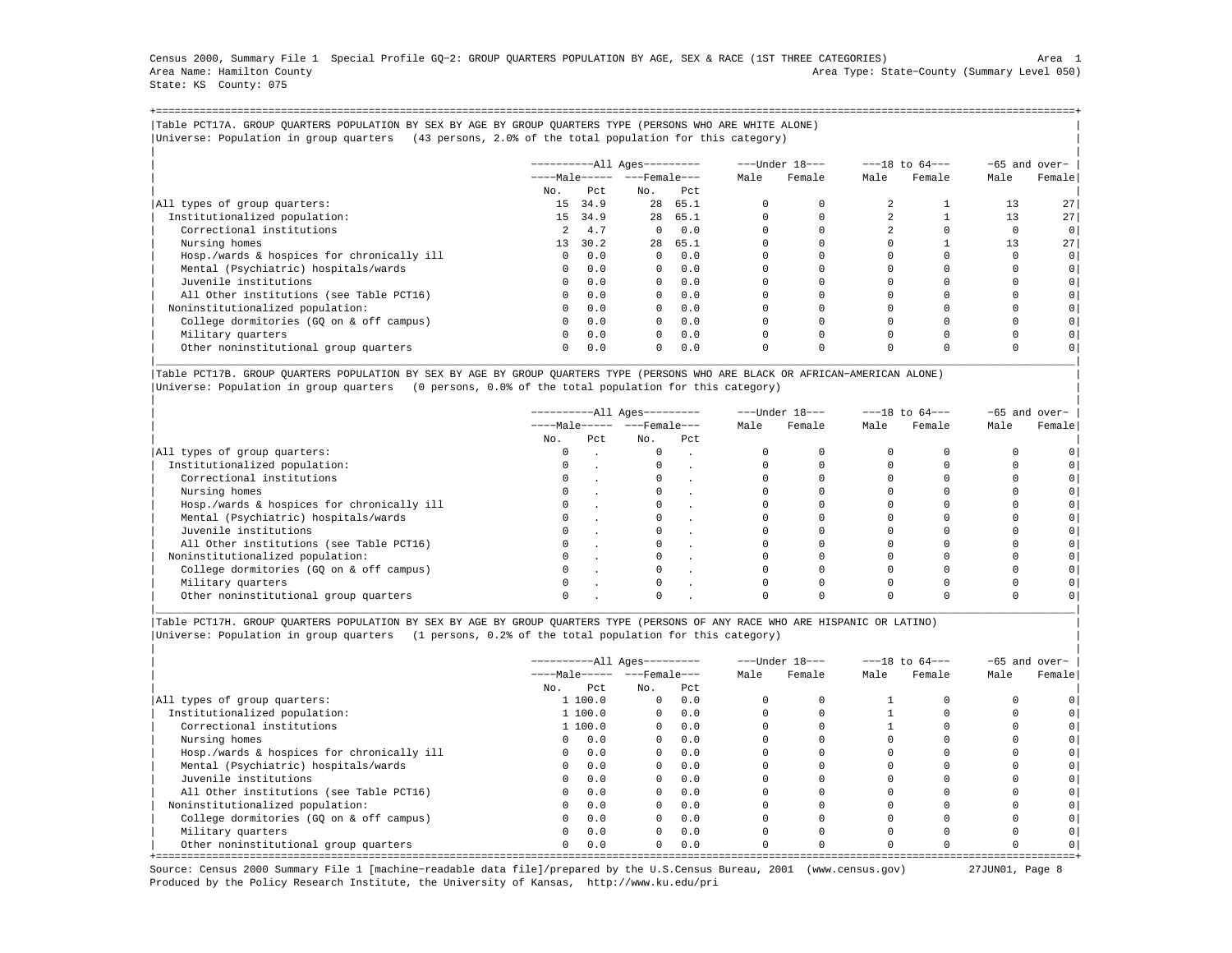Census 2000, Summary File 1 Special Profile GQ−3: GROUP QUARTERS POPULATION BY AGE, SEX & RACE (NEXT THREE CATEGORIES) Area 1 Area Name: Hamilton County Area Type: State−County (Summary Level 050) State: KS County: 075

+===================================================================================================================================================+|Table PCT17D. GROUP QUARTERS POPULATION BY SEX BY AGE BY GROUP QUARTERS TYPE (PERSONS WHO ARE ASIAN ALONE) | |Universe: Population in group quarters (0 persons, 0.0% of the total population for this category) |

|                                            |     |     | $------All Aqes------$  |     |      | ---Under 18--- | $---18$ to $64---$ |        | -65 and over- |         |
|--------------------------------------------|-----|-----|-------------------------|-----|------|----------------|--------------------|--------|---------------|---------|
|                                            |     |     | $---Male--- - - Female$ |     | Male | Female         | Male               | Female | Male          | Female  |
|                                            | No. | Pct | No.                     | Pct |      |                |                    |        |               |         |
| All types of group quarters:               |     |     | $\mathbf{0}$            |     |      |                |                    |        |               |         |
| Institutionalized population:              |     |     |                         |     |      |                |                    |        |               |         |
| Correctional institutions                  |     |     |                         |     |      |                |                    |        |               | $\circ$ |
| Nursing homes                              |     |     |                         |     |      |                |                    |        |               |         |
| Hosp./wards & hospices for chronically ill |     |     |                         |     |      |                |                    |        |               | $\circ$ |
| Mental (Psychiatric) hospitals/wards       |     |     |                         |     |      |                |                    |        |               | $\circ$ |
| Juvenile institutions                      |     |     |                         |     |      |                |                    |        |               | $\circ$ |
| All Other institutions (see Table PCT16)   |     |     |                         |     |      |                |                    |        |               |         |
| Noninstitutionalized population:           |     |     |                         |     |      |                |                    |        |               | $\circ$ |
| College dormitories (GO on & off campus)   |     |     |                         |     |      |                |                    |        |               | $\circ$ |
| Military quarters                          |     |     | $\Omega$                |     |      |                |                    |        |               |         |
| Other noninstitutional group quarters      |     |     |                         |     |      |                |                    |        |               |         |

|Table PCT17C. GROUP QUARTERS POPULATION BY SEX BY AGE BY GROUP QUARTERS TYPE (PERSONS WHO ARE AMERICAN INDIAN AND ALASKA NATIVE ALONE) | |Universe: Population in group quarters (0 persons, 0.0% of the total population for this category) |

|                                            |          |     | ----------All Ages--------- |                                | ---Under 18--- |        |      | $---18$ to $64---$ | $-65$ and over- |        |
|--------------------------------------------|----------|-----|-----------------------------|--------------------------------|----------------|--------|------|--------------------|-----------------|--------|
|                                            |          |     |                             | $---Male--- -  ---$ Female --- |                | Female | Male | Female             | Male            | Female |
|                                            | No.      | Pct | No.                         | Pct                            |                |        |      |                    |                 |        |
| All types of group quarters:               | 0        |     | $\mathbf{0}$                | $\sim$                         |                |        |      |                    |                 |        |
| Institutionalized population:              | 0        |     |                             |                                |                |        |      |                    |                 |        |
| Correctional institutions                  | $\Omega$ |     |                             |                                |                |        |      |                    |                 |        |
| Nursing homes                              |          |     |                             |                                |                |        |      |                    |                 |        |
| Hosp./wards & hospices for chronically ill |          |     |                             |                                |                |        |      |                    |                 |        |
| Mental (Psychiatric) hospitals/wards       |          |     |                             |                                |                |        |      |                    |                 |        |
| Juvenile institutions                      | $\Omega$ |     |                             |                                |                |        |      |                    |                 |        |
| All Other institutions (see Table PCT16)   |          |     |                             |                                |                |        |      |                    |                 |        |
| Noninstitutionalized population:           |          |     |                             |                                |                |        |      |                    |                 |        |
| College dormitories (GQ on & off campus)   |          |     |                             |                                |                |        |      |                    |                 |        |
| Military quarters                          | $\Omega$ |     |                             |                                |                |        |      |                    |                 |        |
| Other noninstitutional group quarters      |          |     |                             |                                |                |        |      |                    |                 |        |

|Table PCT17E. GROUP QUARTERS POPULATION BY SEX BY AGE BY GROUP QUARTERS TYPE (PERSONS WHO ARE NATIVE HAWAIIAN AND OTHER PACIFIC ISLANDER ALONE) | |Universe: Population in group quarters (0 persons, .% of the total population for this category) |

|                                            | ----------All Ages--------- |      |                              |     |      | ---Under 18--- | $---18$ to $64---$ |        | -65 and over- |        |
|--------------------------------------------|-----------------------------|------|------------------------------|-----|------|----------------|--------------------|--------|---------------|--------|
|                                            |                             |      | $---Male--- - - - Female---$ |     | Male | Female         | Male               | Female | Male          | Female |
|                                            | No.                         | Pct. | No.                          | Pct |      |                |                    |        |               |        |
| All types of group quarters:               | 0                           |      | $\Omega$                     |     |      |                |                    |        |               |        |
| Institutionalized population:              | $\Omega$                    |      |                              |     |      |                |                    |        |               |        |
| Correctional institutions                  |                             |      |                              |     |      |                |                    |        |               |        |
| Nursing homes                              |                             |      |                              |     |      |                |                    |        |               |        |
| Hosp./wards & hospices for chronically ill | $\Omega$                    |      |                              |     |      |                |                    |        |               |        |
| Mental (Psychiatric) hospitals/wards       | 0                           |      |                              |     |      |                |                    |        |               |        |
| Juvenile institutions                      |                             |      |                              |     |      |                |                    |        |               |        |
| All Other institutions (see Table PCT16)   |                             |      |                              |     |      |                |                    |        |               |        |
| Noninstitutionalized population:           | $\Omega$                    |      |                              |     |      |                |                    |        |               |        |
| College dormitories (GQ on & off campus)   |                             |      |                              |     |      |                |                    |        |               |        |
| Military quarters                          |                             |      |                              |     |      |                |                    |        |               |        |
| Other noninstitutional group quarters      | $\Omega$                    |      | $\Omega$                     |     |      |                |                    |        |               |        |

Source: Census 2000 Summary File 1 [machine−readable data file]/prepared by the U.S.Census Bureau, 2001 (www.census.gov) 27JUN01, Page 9 Produced by the Policy Research Institute, the University of Kansas, http://www.ku.edu/pri